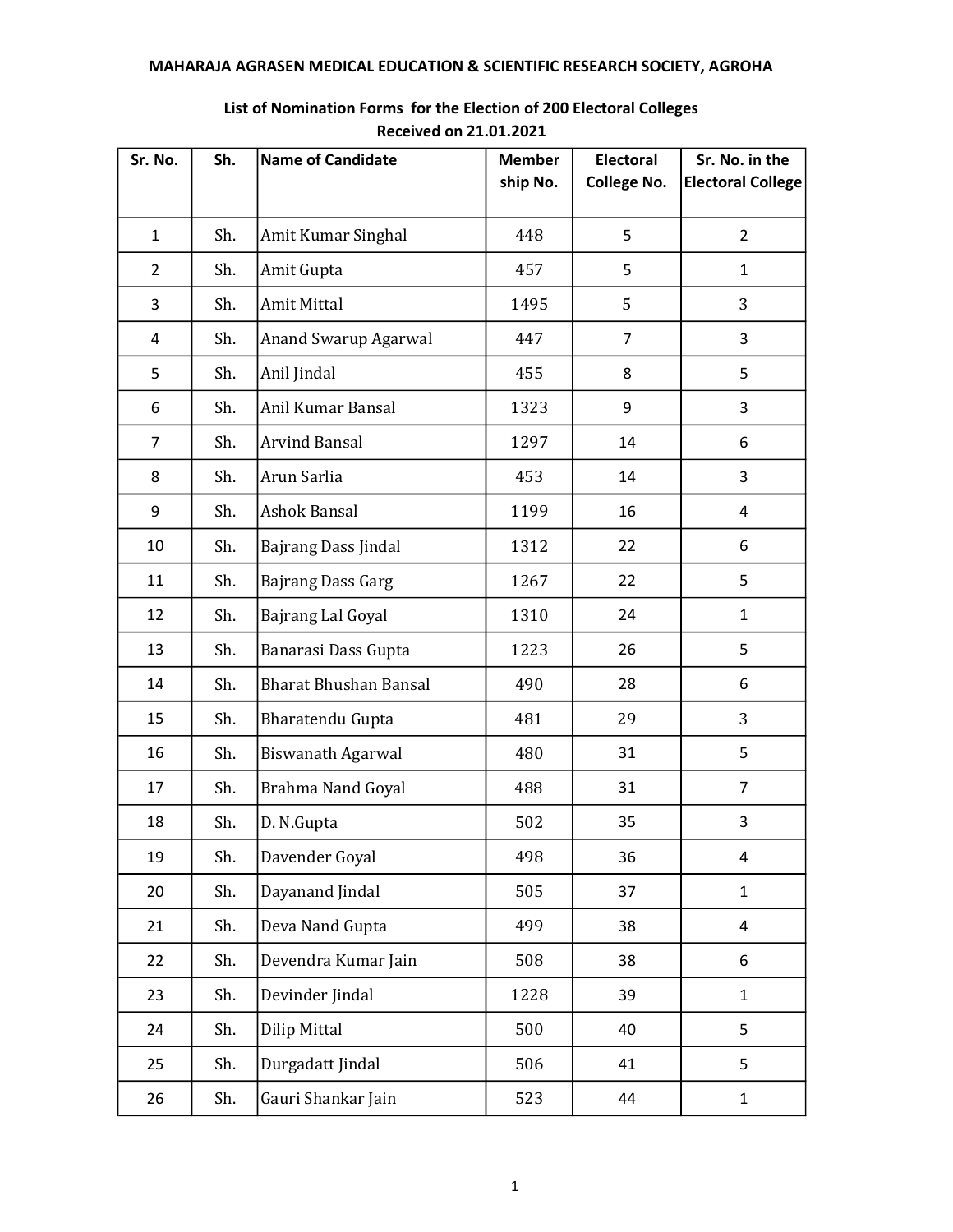| Sr. No. | Sh. | <b>Name of Candidate</b> | <b>Member</b><br>ship No. | <b>Electoral</b><br><b>College No.</b> | Sr. No. in the<br><b>Electoral College</b> |
|---------|-----|--------------------------|---------------------------|----------------------------------------|--------------------------------------------|
| 27      | Sh. | Ghisa Ram Goyal          | 524                       | 45                                     | 1                                          |
| 28      | Sh. | Gulshan Singal           | 1278                      | 48                                     | 7                                          |
| 29      | Sh. | Har Narain Bindal        | 527                       | 50                                     | 4                                          |
| 30      | Sh. | Harish Singla            | 1108                      | 53                                     | 3                                          |
| 31      | Sh. | Hoshiari Mal Bansal      | 1118                      | 54                                     | $\overline{2}$                             |
| 32      | Sh. | Jagmohan Aggarwal        | 1115                      | 57                                     | 4                                          |
| 33      | Sh. | Jai Kumar Bansal         | 535                       | 58                                     | 6                                          |
| 34      | Sh. | Jai Parkash Goyal        | 536                       | 59                                     | $\overline{2}$                             |
| 35      | Sh. | Kailash Chander          | 1369                      | 63                                     | 7                                          |
| 36      | Sh. | Kailash Chander Gupta    | 180                       | 64                                     | $\overline{2}$                             |
| 37      | Sh. | Kamal Jindal             | 546                       | 65                                     | $\overline{2}$                             |
| 38      | Sh. | Krishan Bansal           | 1247                      | 68                                     | 5                                          |
| 39      | Sh. | M. K. Satrodia           | 1428                      | 74                                     | $\mathbf{1}$                               |
| 40      | Sh. | Madan Lal Gupta          | 566                       | 75                                     | $\overline{7}$                             |
| 41      | Sh. | Sh. Madan Lal Bansal     | 1457                      | 75                                     | $\overline{4}$                             |
| 42      | Sh. | Mahender Kumar Garg      | 583                       | 79                                     | $\overline{2}$                             |
| 43      | Sh. | Mahesh Jain              | 585                       | 80                                     | $\mathbf{1}$                               |
| 44      | Sh. | Man Mohan Gupta          | 586                       | 81                                     | 3                                          |
| 45      | Sh. | Manish Goyal             | 1456                      | 82                                     | 6                                          |
| 46      | Sh. | Munish Jindal            | 575                       | 87                                     | 5                                          |
| 47      | Sh. | Nand Kishore Aggarwal    | 1324                      | 89                                     | $\mathbf{1}$                               |
| 48      | Sh. | Navneet Goyal            | 1134                      | 94                                     | $\overline{2}$                             |
| 49      | Sh. | Om Prakash Goyal         | 1321                      | 97                                     | 3                                          |
| 50      | Sh. | Om Prakash Mittal        | 1101                      | 98                                     | 3                                          |
| 51      | Sh. | Pardeep Bansal           | 631                       | 100                                    | $\overline{7}$                             |
| 52      | Dr. | Pardeep Goyal            | 1270                      | 101                                    | $\mathbf{1}$                               |
| 53      | Sh. | Pavan Goyal              | 1104                      | 102                                    | 3                                          |
| 54      | Sh. | Pawan Jindal             | 622                       | 103                                    | 5                                          |
| 55      | Sh. | Pawan Jindal             | 627                       | 103                                    | 3                                          |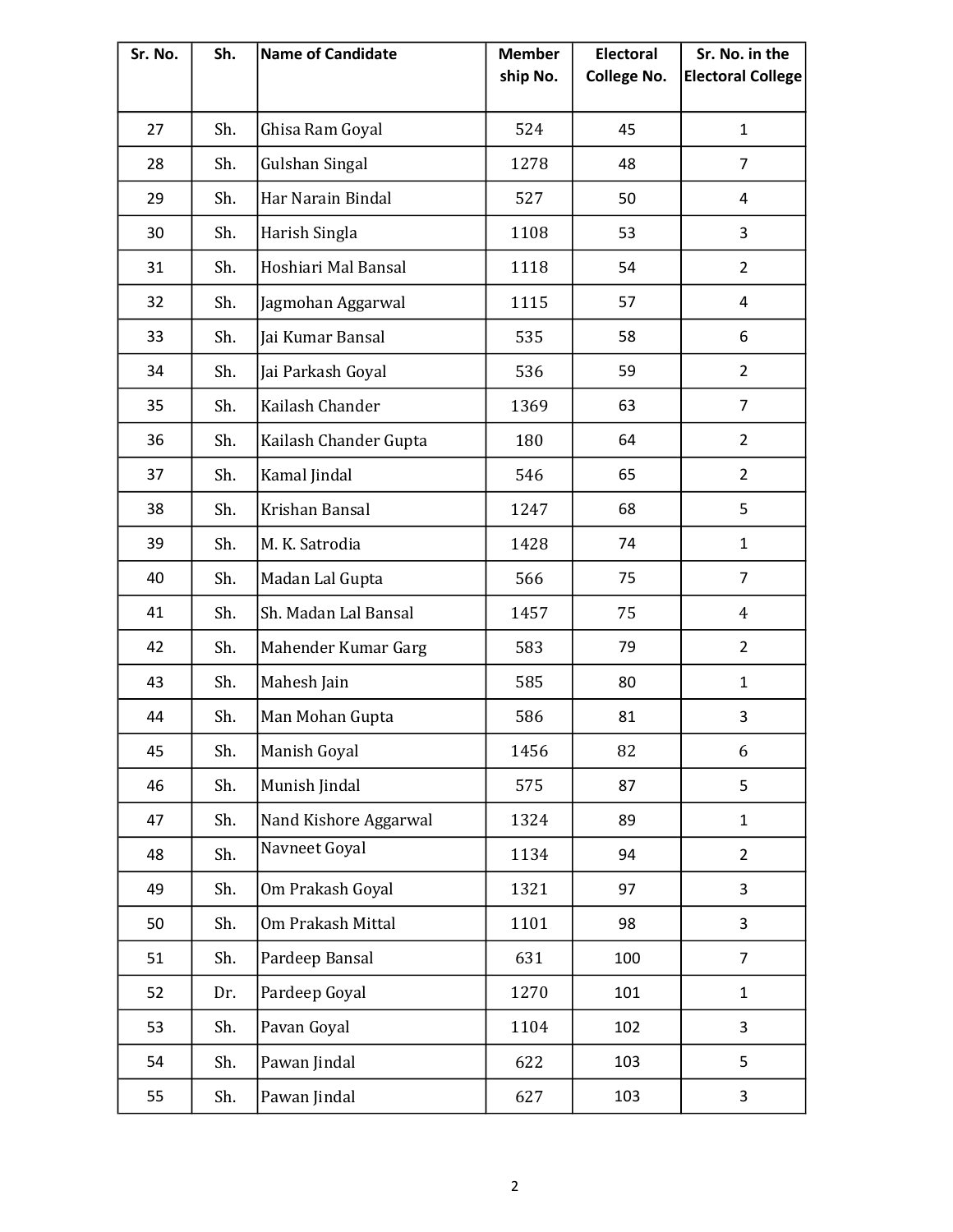| Sr. No. | Sh. | <b>Name of Candidate</b> | <b>Member</b><br>ship No. | <b>Electoral</b><br><b>College No.</b> | Sr. No. in the<br><b>Electoral College</b> |
|---------|-----|--------------------------|---------------------------|----------------------------------------|--------------------------------------------|
|         |     |                          |                           |                                        |                                            |
| 56      | Sh. | Pawan Kumar Garg         | 1285                      | 104                                    | 3                                          |
| 57      | Sh. | Poonam Chand Jain        | 621                       | 106                                    | $\mathbf{1}$                               |
| 58      | Sh. | <b>Prem Chand Mittal</b> | 609                       | 109                                    | $\mathbf{1}$                               |
| 59      | Sh. | Pritam Parkash Aggarwal  | 808                       | 110                                    | 6                                          |
| 60      | Sh. | Purshottam Dass Gupta    | 624                       | 111                                    | 7                                          |
| 61      | Sh. | Radhey Shyan Arya        | 682                       | 117                                    | $\overline{2}$                             |
| 62      | Sh. | Raj Kumar Mittal         | 1099                      | 119                                    | $\mathbf{1}$                               |
| 63      | Sh. | Rajeev Satrodia Garg     | 1414                      | 119                                    | 5                                          |
| 64      | Sh. | Rajender Gupta / Garg    | 654                       | 120                                    | 5                                          |
| 65      | Sh. | Rajender Gupta           | 648                       | 120                                    | 6                                          |
| 66      | Sh. | Rajender Kumar Jain      | 666                       | 121                                    | 4                                          |
| 67      | Sh. | Rajender Kumar Bansal    | 1296                      | 121                                    | 5                                          |
| 68      | Sh. | Sh. Ram Avtar Singal     | 1460                      | 127                                    | $\overline{2}$                             |
| 69      | Sh. | Ram Avtar Satrodia, Garg | 685                       | 127                                    | $\mathbf{1}$                               |
| 70      | Sh. | Ram Kishan Bansal        | 650                       | 129                                    | 5                                          |
| 71      | Sh. | Ram Kumar Rawalwasia     | 1384                      | 130                                    | $\overline{2}$                             |
| 72      | Sh. | Ram Narayan Maheshwari   | 1301                      | 131                                    | $\overline{2}$                             |
| 73      | Sh. | Ram Niwas Garg           | 683                       | 131                                    | 4                                          |
| 74      | Sh. | Ramesh Goyal             | 681                       | 134                                    | 3                                          |
| 75      | Sh. | Ramesh Kumar Jindal      | 656                       | 135                                    | 3                                          |
| 76      | Sh. | Ramesh Kumar Lohia       | 1314                      | 135                                    | $\overline{2}$                             |
| 77      | Sh. | Ravi Gupta               | 652                       | 138                                    | 4                                          |
| 78      | Sh. | Rishi Kesh Garg          | 687                       | 140                                    | $\overline{2}$                             |
| 79      | Sh. | Roshan Lal Jindal        | 663                       | 141                                    | 5                                          |
| 80      | Sh. | Roshan Lal Agarwal       | 668                       | 141                                    | $\mathbf{1}$                               |
| 81      | Sh. | Salig Ram Gupta (Garg)   | 709                       | 145                                    | 5                                          |
| 82      | Sh. | Sanat Kumar Bindal       | 1288                      | 146                                    | 3                                          |
| 83      | Sh. | Satish Kumar Singhla     | 1105                      | 155                                    | 4                                          |
| 84      | Sh. | Satpal Mittal            | 720                       | 155                                    | $\overline{7}$                             |